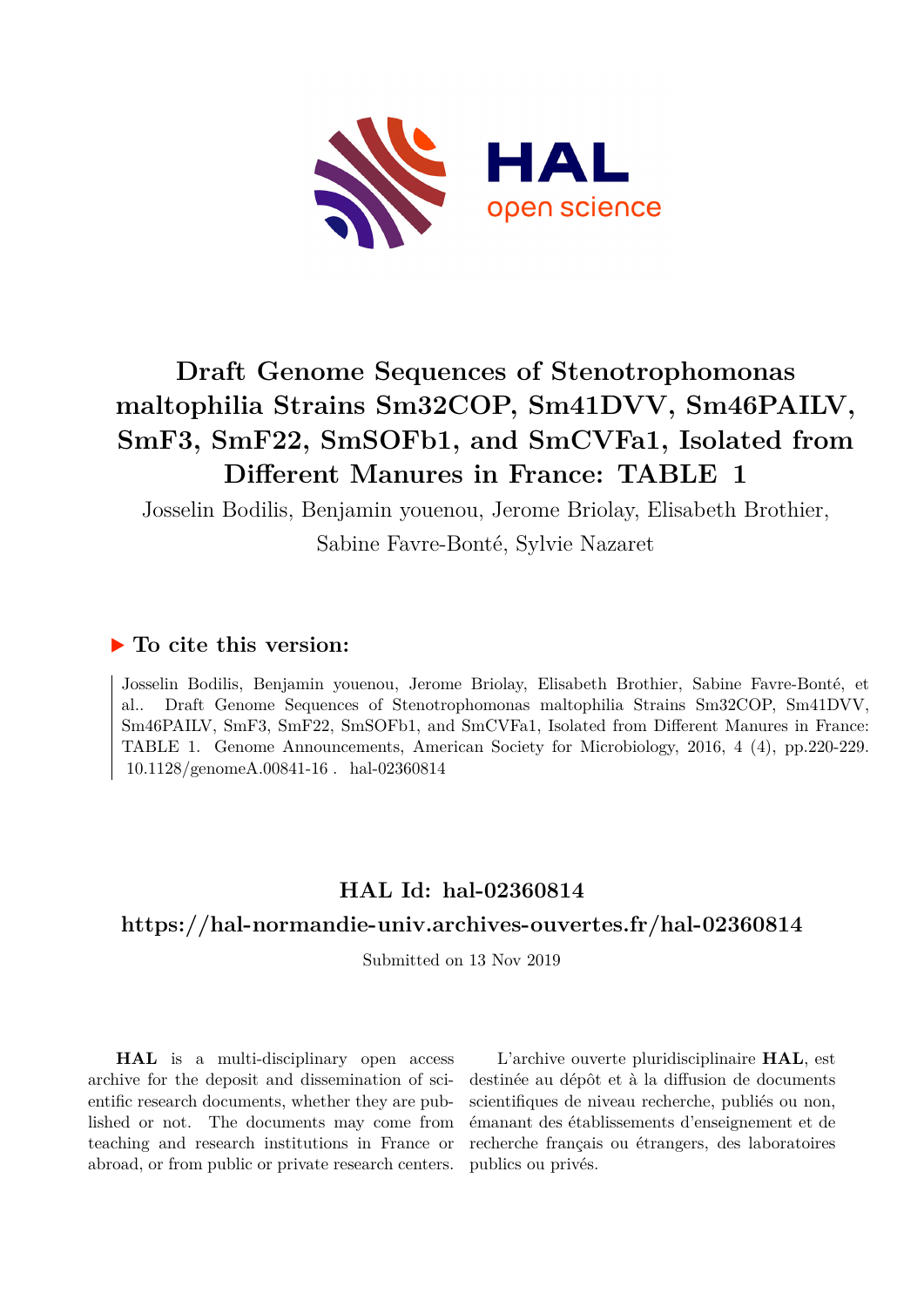



## **Draft Genome Sequences of** *Stenotrophomonas maltophilia* **Strains Sm32COP, Sm41DVV, Sm46PAILV, SmF3, SmF22, SmSOFb1, and SmCVFa1, Isolated from Different Manures in France**

**Josselin Bodilis,<sup>a</sup> Benjamin Youenou,<sup>a</sup> Jérome Briolay,<sup>b</sup> Elisabeth Brothier,<sup>a</sup> Sabine Favre-Bonté,<sup>a</sup> Sylvie Nazaret<sup>a</sup>**

Research Group on Environmental multi-resistance and efflux pump, CNRS, École Nationale Vétérinaire de Lyon, and Université Lyon 1 UMR 5557 Ecologie Microbienne, Villeurbanne Cedex, France<sup>a</sup>; Plateforme du DTAMB, CNRS, Université Lyon 1, Villeurbanne Cedex, France<sup>b</sup>

*Stenotrophomonas maltophilia* **is a major opportunistic human pathogen responsible for nosocomial infections. Here, we report the draft genome sequences of Sm32COP, Sm41DVV, Sm46PAILV, SmF3, SmF22, SmSOFb1, and SmCVFa1, isolated from different manures in France, which provide insights into the genetic determinism of intrinsic or acquired antibiotic resistance in this species.**

**Received** 22 June 2016 **Accepted** 27 June 2016 **Published** 18 August 2016

**Citation** Bodilis J, Youenou B, Briolay J, Brothier E, Favre-Bonté S, Nazaret S. 2016. Draft genome sequences of *Stenotrophomonas maltophilia* strains Sm32COP, Sm41DVV, Sm46PAILV, SmF3, SmF22, SmSOFb1, and SmCVFa1, isolated from different manures in France. Genome Announc 4(4):e00841-16. doi:10.1128/genomeA.00841-16.

**Copyright** © 2016 Bodilis et al. This is an open-access article distributed under the terms of the Creative Commons Attribution 4.0 International license.

Address correspondence to Sylvie Nazaret, sylvie.nazaret@univ-lyon1.fr.

S*Chenotrophomonas maltophilia* is a ubiquitous bacterium that  $\sum$  can be found in various environments (1). However, *S. maltophilia* is also an opportunistic pathogen responsible for numerous nosocomial infections, and it exhibits high resistance levels toward most of the currently used antimicrobial agents (2). Although environmental *S. maltophilia* usually presents lower levels of resistance to antibiotics than clinical strains, multidrugresistant (MDR) isolates have been isolated from soils and aqueous environments (3–5). Like most other bacterial pathogens, the major intrinsic resistance mechanism responsible for its MDR phenotype can be attributed to the activity of chromosomally encoded multidrug efflux pumps (5–7).

Sm32COP, Sm41DVV, and Sm46PAILV were isolated from the compost of horse manure, and SmF3 and SmF22 were isolated from cattle manure in Feucherolles. SmSOFb1 and SmCVFa1 were isolated from horse manure in Saint Olive and cattle manure in Versailleux, respectively. Six of the seven strains harbor the MDR phenotype (4). Only Sm32COP is susceptible to most of the antibiotics tested (Table 1).

Genome sequencing for the seven strains was performed using an Illumina MiSeq PE  $2 \times 300$  platform at the University of Lyon (France). For each strain, between 2,827,464 and 3,703,116 paired-end reads with a mean length of about 250 bp after trim-

ming were obtained, and coverage between  $166\times$  and  $222\times$ was generated (Table 1). Reads were *de novo* assembled using five different genome assemblers (SPAdes, Celera, Minia, Velvet, and MaSuRCA), except for SmF3 and SmF22. Contigs from these assemblers were merged using CISA (8). For SmF3 and SmF22, reads were assembled using only the SPAdes software version 3 (9).

The draft genomes of Sm32COP, Sm41DVV, Sm46PAILV, SmF3, SmF22, SmSOFb1, and SmCVFa1 have total sizes ranging from 4,123,397 to 4,583,062 bp, with a  $G+C$  content between 66.4% and 66.9%, and consist of 26 to 93 contigs with a size greater than 200 bp (Table 1). The contigs were analyzed using the NCBI Prokaryotic Genome Annotation Pipeline (PGAP) (http: //www.ncbi.nlm.nih.gov/genome/annotation\_prok). In total, between 3,580 and 4,068 predicted protein-coding sequences (CDSs) and between 68 and 75 tRNA genes were found among the seven genomes. These general features are consistent with those observed in other *S. maltophilia* strains (5).

We previously studied the antibiotic resistance gene content in *S. maltophilia* strains of various origins, with a special emphasis on resistance-nodulation-division (RND) efflux pumps (5). The new genomes described here encode eight or nine RND pumps putatively involved in MDR, with seven RND pumps conserved in all

**TABLE 1** Summary information for the draft genome sequences of seven *Stenotrophomonas maltophilia* strains from different types of manure collected in various farms in France

| Strain    | Source of isolation                  |                     | Geographic origin Antibiotic phenotype Genome size (bp) $G + C$ content (%) No. of contigs Accession no. |             |      |    |              |
|-----------|--------------------------------------|---------------------|----------------------------------------------------------------------------------------------------------|-------------|------|----|--------------|
| Sm32COP   | Compost of horse manure Feucherolles |                     | Susceptible                                                                                              | 4,548,960   | 66.4 | 45 | LYVH00000000 |
| Sm41DVV   | Compost of horse manure Feucherolles |                     | <b>MDR</b>                                                                                               | 4, 139, 723 | 66.9 | 26 | LYVI00000000 |
| Sm46PAILV | Compost of horse manure Feucherolles |                     | <b>MDR</b>                                                                                               | 4,123,397   | 66.7 | 51 | LYVI00000000 |
| SmF3      | Cattle manure                        | <b>Feucherolles</b> | <b>MDR</b>                                                                                               | 4,595,297   | 66.5 | 77 | LYVK00000000 |
| SmF22     | Cattle manure                        | Feucherolles        | <b>MDR</b>                                                                                               | 4,583,062   | 66.4 | 64 | LYVL00000000 |
| SmSOFb1   | Horse manure                         | Saint Olive         | <b>MDR</b>                                                                                               | 4,483,386   | 66.4 | 93 | LZPC00000000 |
| SmCVFa1   | Cattle manure                        | Versailleux         | <b>MDR</b>                                                                                               | 4,264,176   | 66.8 | 30 | LZPD00000000 |